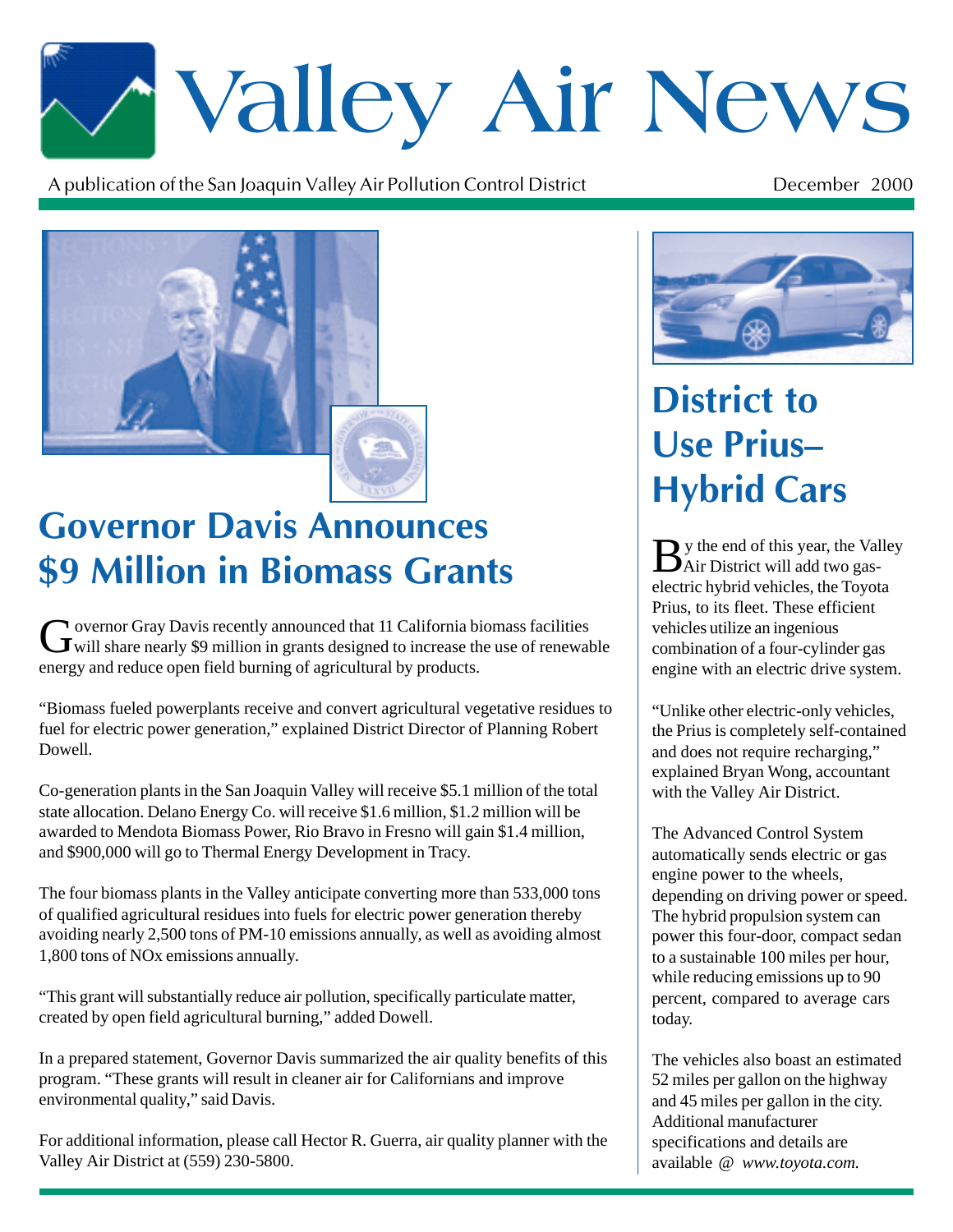#### GOVERNING **BOARD REVIEW**

**The Governing Board did not meet during the month of November.**

#### ■ ■ ■

**The next Governing Board meeting will be held on Thursday, December 14, at 9:00 AM in the District's Central office in Fresno, and via videoteleconference in the Modesto and Bakersfield offices.**



#### **CEMS Polling System**

For many years the Valley Air District has operated an automated polling system to receive data from a stationary source Continuous Emission Monitoring System (CEMS). Recently, the District replaced its data acquisition system with new equipment.

This new system provides greater flexibility and can receive information electronically from all sources that operate CEMS equipment. The District requests, under the authority of California Health and Safety Code section 42303 and District Rule 1080 (5.1), that firms undertake steps to begin polling systems in this manner.

Affected businesses are requested to contact Greg LaFore at (661) 326-6929 by January 15, 2001 to discuss how to comply with this request.



#### **For A Clearer Future** 2001 Calendar Now Available

The Valley Air District's 2001 calendar, *For A Clearer Future*, is now available, free-of-charge to San Joaquin Valley businesses and households. The calendar features 13 full-color, original drawings by elementary school children throughout the valley.

"Nearly 500 children entered the contest, making it our most successful year," reported Janis B. Parker, public education specialist with the Valley Air District.

The cover of the calendar, designed by Melissa Doiron, a fifth grader at Leo B. Hart Elementary in Bakersfield, features pink and blue flowers, plus green butterflies against a light blue sky.

The other artists featured each month in the calendar are:

- *January—* Matthew Adams, a fourth grader from Bakersfield;
- *February—* Rachelle Dyksinsky, a third grader from Visalia;
- *March* Sambo Chhum, a third grader from Bakersfield;
- *April—* Olivia Page, a first grader from Stockton;
- *May* Jimmy Guzman, a second grader from Visalia;
- *June* Katy Peoples, a fifth grader from Sanger;
- *July* Vanessa Ramos, a sixth grader from Fresno;
- *August—* Elizabeth Ann Ulep, a first grader from Stockton;
- *September—* Daniel Eachus, a fifth grader from Fresno;
- *October—* Carey Plummer, a fourth grader from Fresno;
- *November—* Maegan Doiron, a first grader from Bakersfield; and
- *December—* Erika Page, a fourth grader from Stockton.

To order complimentary calendars, please call (559) 230-5800.